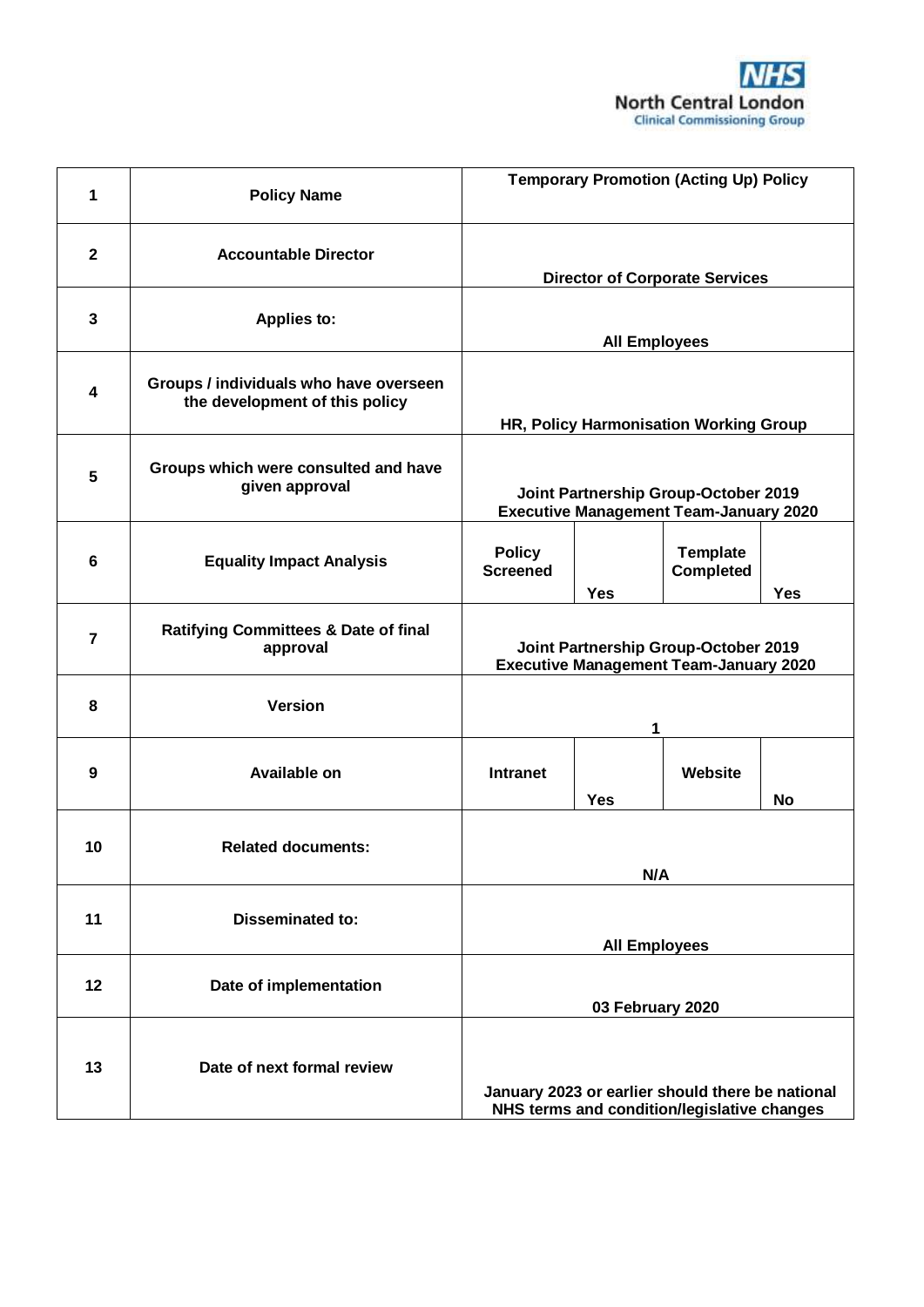# **Temporary Promotion/ Acting Up Policy**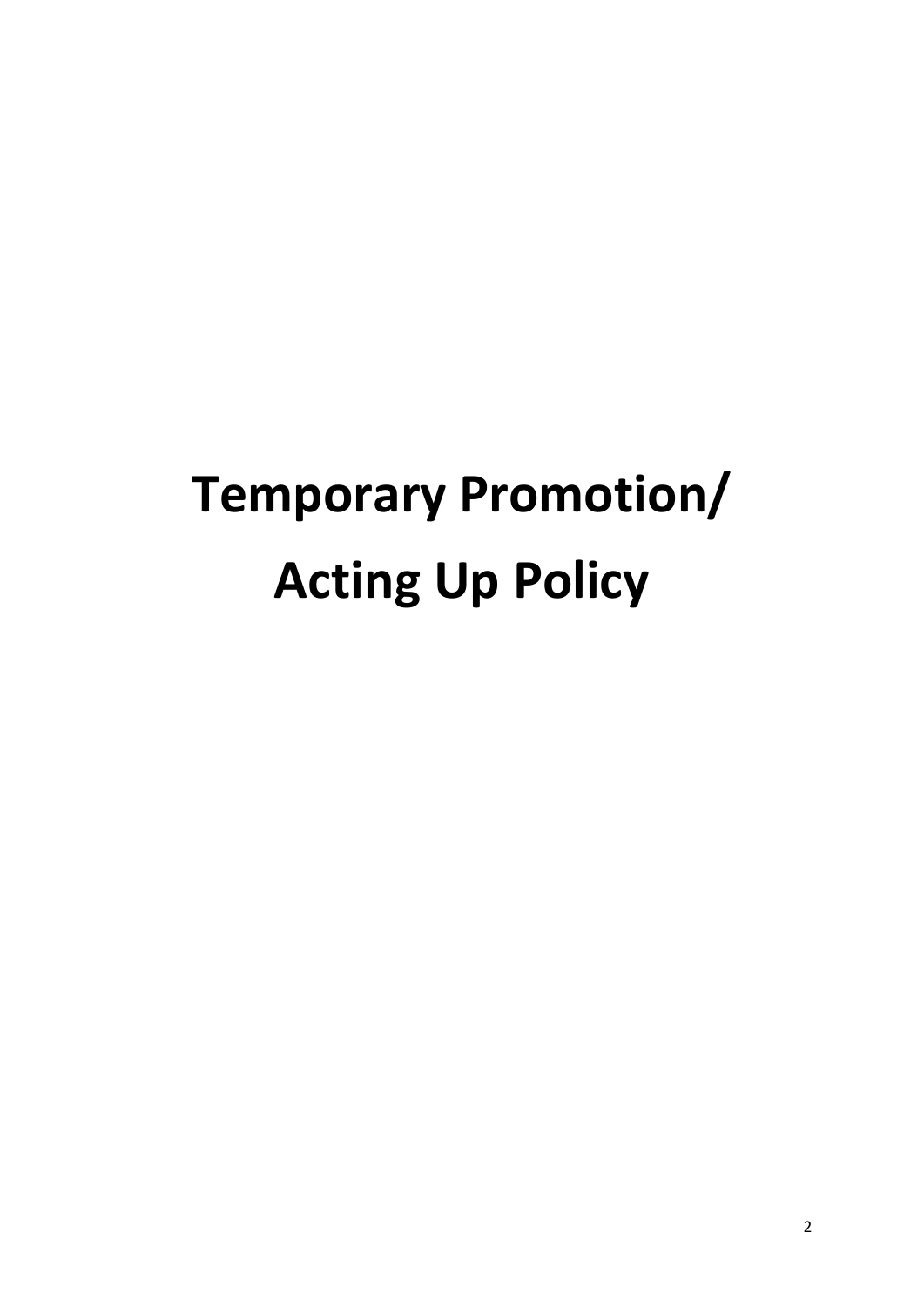# Table of Contents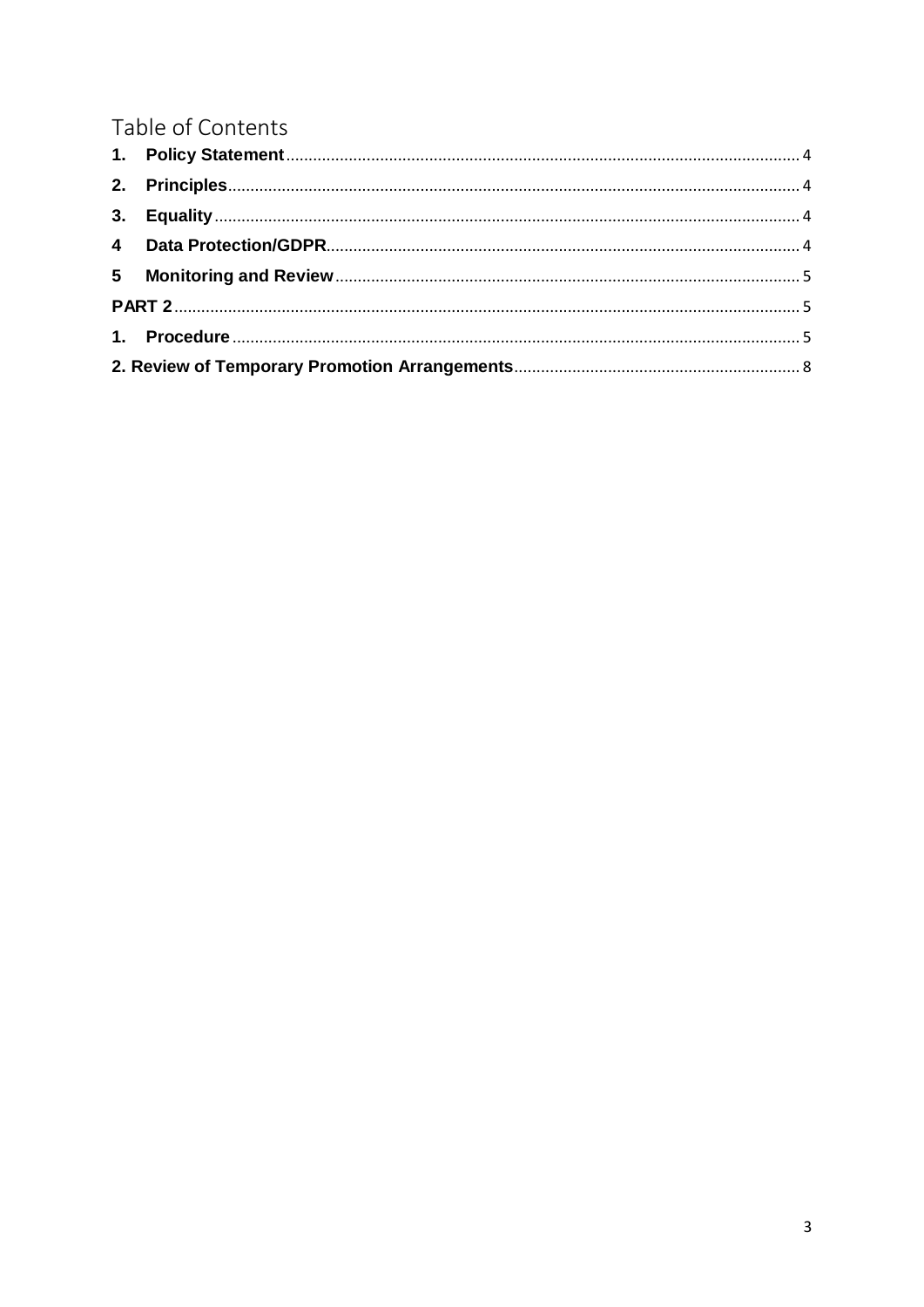# <span id="page-3-0"></span>**1. Policy Statement**

- 1.1.1 The aim of this policy is to ensure a fair and equitable approach across the CCG to situations in which an individual may be asked to temporarily work, either wholly or partly, in a higher pay band for a period of time.
- 1.2 This policy will apply to all employees.

# <span id="page-3-1"></span>**2. Principles**

- 2.1 It is the manager's responsibility to decide whether temporary promotion is appropriate and, in doing so, they should give consideration to the following:
	- whether the work can be postponed until the absent employee returns/the vacancy is filled on a permanent basis
	- Whether management objectives require that the work must be undertaken by a specified employee or whether it may be shared amongst others as part of their standard duties
	- Whether there is an employee competent to take on the duties and responsibilities.
- 2.2 Support from the HR Team will be provided to all line managers in the application and implementation of this policy

#### <span id="page-3-2"></span>**3. Equality**

3.1 In applying this policy, the CCG will have due regard for the need to eliminate unlawful discrimination, promote equality of opportunity, and provide for good relations between people of diverse groups, in particular on the grounds of the following characteristics protected by the Equality Act (2010); age, disability, gender, gender reassignment, marriage and civil partnership, pregnancy and maternity, race, religion or belief, and sexual orientation, in addition to offending background, trade union membership, or any other personal characteristic.

The Equality Impact Assessment for this policy has been carried out, and is available on request from HR.

# <span id="page-3-3"></span>**4 Data Protection/GDPR**

4.1 In applying this policy, the Organisation will have due regard for the Data Protection Act 2018 and the General Data Protection Regulation (GDPR). Personal Confidential Data of data subjects will be processed fairly and lawfully and in accordance with the six data protection principles. Data Subject's Rights and freedoms will be respected and measures will be in place to enable employees (data subjects) to exercise those rights.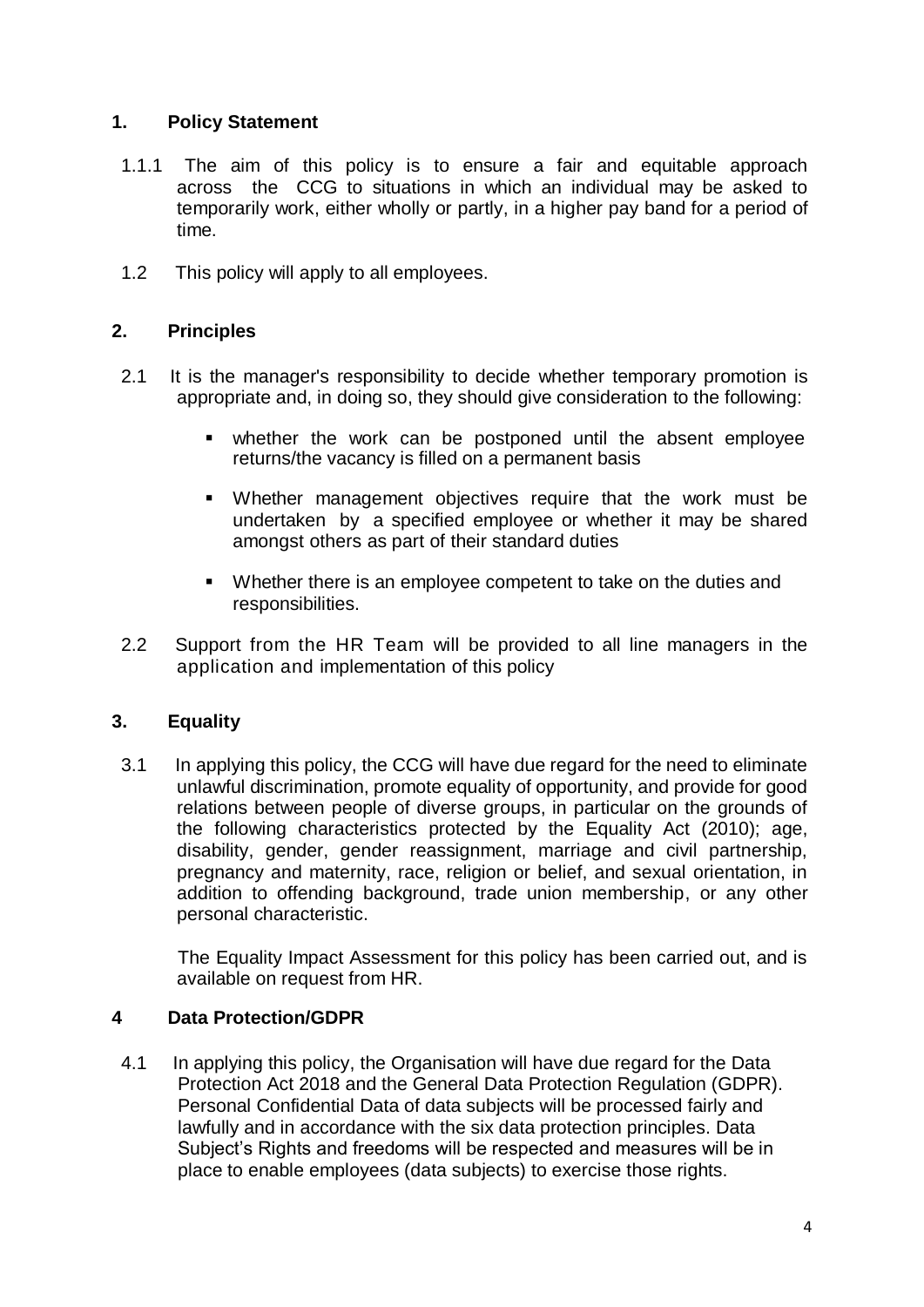Appropriate technical and organisational measures will be designed and implemented to ensure an appropriate level of security is applied to the processing of personal confidential data. Employees will have access to the CCG's Data Protection Officer for advice in relation to the processing of their personal confidential data and data protection issues.

# <span id="page-4-0"></span>**5 Monitoring and Review**

5.1 The policy and procedure will be reviewed periodically by Human Resources in conjunction with Trade Union representatives. Where review is necessary due to legislative change, this will happen immediately.

# <span id="page-4-1"></span>**PART 2**

# <span id="page-4-2"></span>**1. Procedure**

1.1 An opportunity for a temporary promotion into a higher pay band would occur, usually (but not exclusively) in the following circumstances:-

- A vacancy has arisen that has not yet been filled but there is a requirement for the post to be covered
- A member of staff has gone on long term sick (where sickness is 3 months or more) and the post needs to be covered
- A member of staff has gone on maternity/adoption leave
- $\blacksquare$  A member of staff has taken a career break
- Short term increase in demand of work
- 1.2 Temporary promotions are not intended to be used to cover annual leave.
- 1.3 Under normal circumstances, the post would be advertised internally across the CCG and a selection process would take place in order to select the appropriate candidate to move temporarily into the position.
- 1.4 There may be occasions where it is not appropriate to open up the opportunity to the whole CCG, for example, if the role is a specialised position requiring specific qualifications or areas of expertise.

In these cases, the post would be 'ring-fenced' to members of staff working in the relevant areas, using an expression of interest process may be appropriate.

1.6 In any case where a manager believes that a post should be ring-fenced or restricted in any way, they must discuss it with the HR Team in the first instance.

#### *Duration*

1.7 A temporary promotion to a post in a higher pay band will not be for periods of more than a month, i.e. not to cover short term sickness absence or annual leave.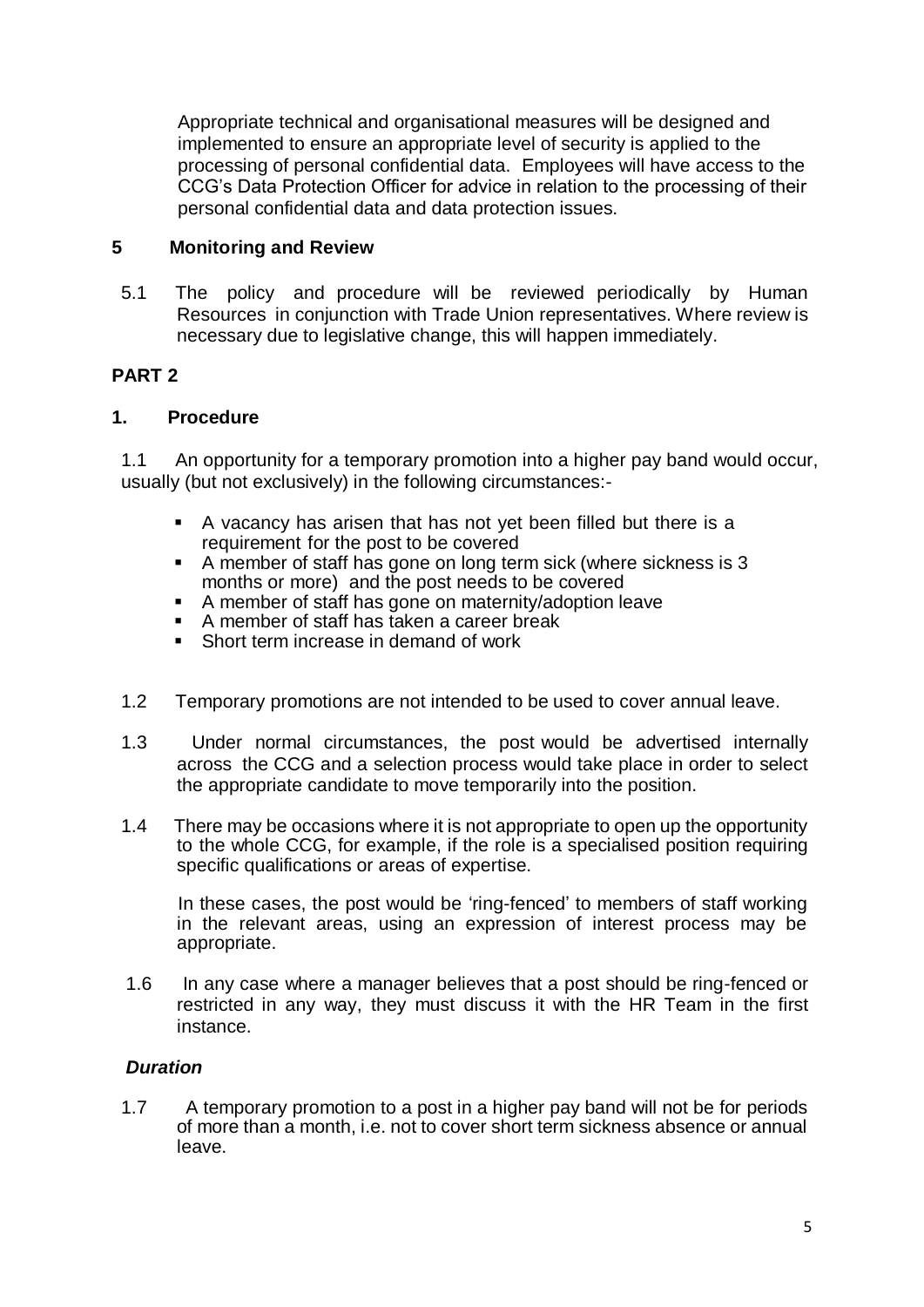1.8 The maximum period of the temporary promotion would not normally exceed 12 months, except in cases where the substantive post holder is absent for longer than 12 months for example, if on a career break, long term sick or maternity leave.

#### *Remuneration*

- 1.9 Pay should be set at the minimum of the new pay band.The individual would go to the first pay point in the band which would result in an increase in pay.
- 1.10 For the duration of the temporary promotion, the individual will be entitled to all conditions of service and allowances for that post, to be paid at the higher rate.

#### *Incremental Date*

- 1.11 Where the temporary promotion has resulted in the individual moving up only one extra pay point, there will be no change to their incremental date.
- 1.12 Should the individual be confirmed into this post there will be no change to their incremental date.
- 1.13 Where there has been more than one extra pay point awarded, then the incremental date for the period of the temporary promotion becomes the date that the appointment commenced.
- 1.14 Should the individual be confirmed into this post, they will retain the date their temporary promotion began as their incremental date.
- 1.15 When the temporary promotion period has ended, the individual will revert to their previous incremental date. The spine point they return to should take into account the time spent on the temporary promotion.
- 1.16 If at a later date the individual is then promoted into the same role, or another at the same level, on a permanent basis, the period of temporary promotion will be taken into account and the incremental date either brought forward or deferred, depending on how long the individual had been temporarily promoted for. Where an individual has been temporarily promoted for more than one period, and is then promoted on a permanent basis to the same role or another at the same level, the periods of temporary promotion will be aggregated and the incremental date changed accordingly. Incremental credit will be awarded only once for each period of temporary promotion.

#### *Confirmation into Post*

1.17 Where an individual has been temporarily promoted into a post via a recruitment process and the post becomes available due to the substantive post holder not returning to work, a manager, in conjunction with Human Resources, may agree to confirm the individual into the post with no further recruitment having to take place.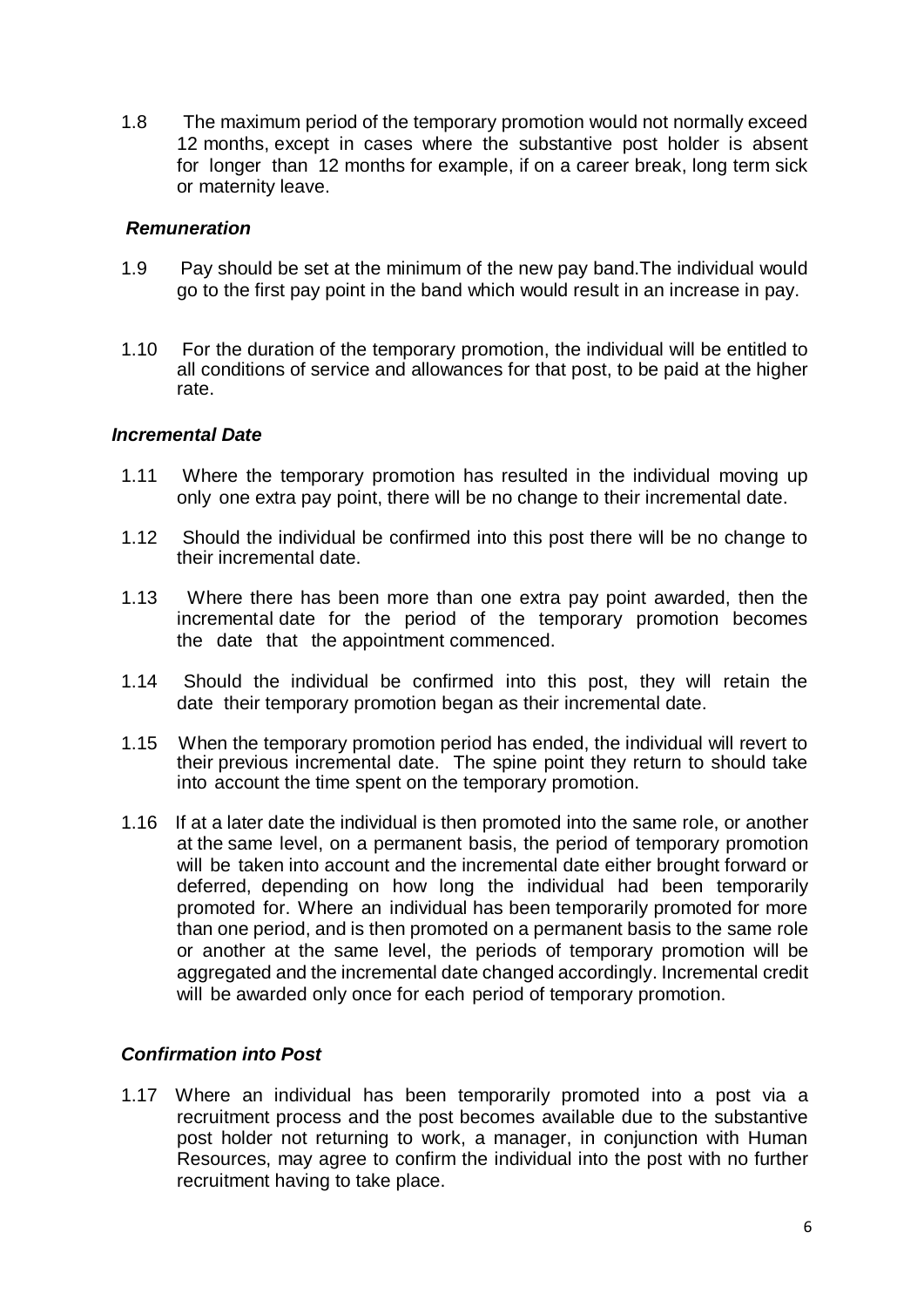1.18 Where recruitment was limited due to the short term nature of the post, or no recruitment took place and the post becomes available on a long term or permanent basis, a further recruitment proce ss should take place to open up the vacancy widely across the CCG.

#### *Protection Arrangements*

1.19 Where an individual is currently under a pay protection arrangement and is then temporarily promoted into a role where protection is no longer required, the period of the temporary promotion will be deducted from the period of protection.

Example:-

An individual is a Band 2, protected on the top of Band 3. This period of protection is for 3 years. After 6 months, they are temporarily promoted into a Band 4 and this temporary promotion lasts for 8 months. They then revert back to Band 2 with protection with a further 22 months of protection left at the top of Band 3.

#### *Honorarium*

- 1.20 Where there is a requirement for an employee to undertake additional duties that are deemed to be at a level higher than their band i.e. part fill a vacancy, but there is not a requirement to undertake the full role, then an allowance will be paid equivalent to a percentage of the difference in pay between the individual's substantive role and the pay point for the new role.
	- 1.21 In these circumstances, pay will be determined by a review of the role, taking into account the percentage of duties carried out. This will be done by the line manager with support from Human Resources.
- 1.22 Where a member of staff is temporarily promoted in these circumstances, any overtime etc. will be paid at their substantive rate and there will be no change to any incremental dates.
- 1.23 All recommendations for honorarium payments must be made following advice from Human Resources.

#### *Appraisals*

- 1.24 Employees who are acting up on a short term basis (less than six months) should continue to be assessed against their role and objectives of their substantive role.
- 1.25 Employees who are acting up into a role on a long term (more than six months) should be assessed against the objectives for the seconded/acting up role.
- 1.26 Appraisal discussions should take place to ensure performance continues to be of a satisfactory standard and that the employee is continuing to meet any